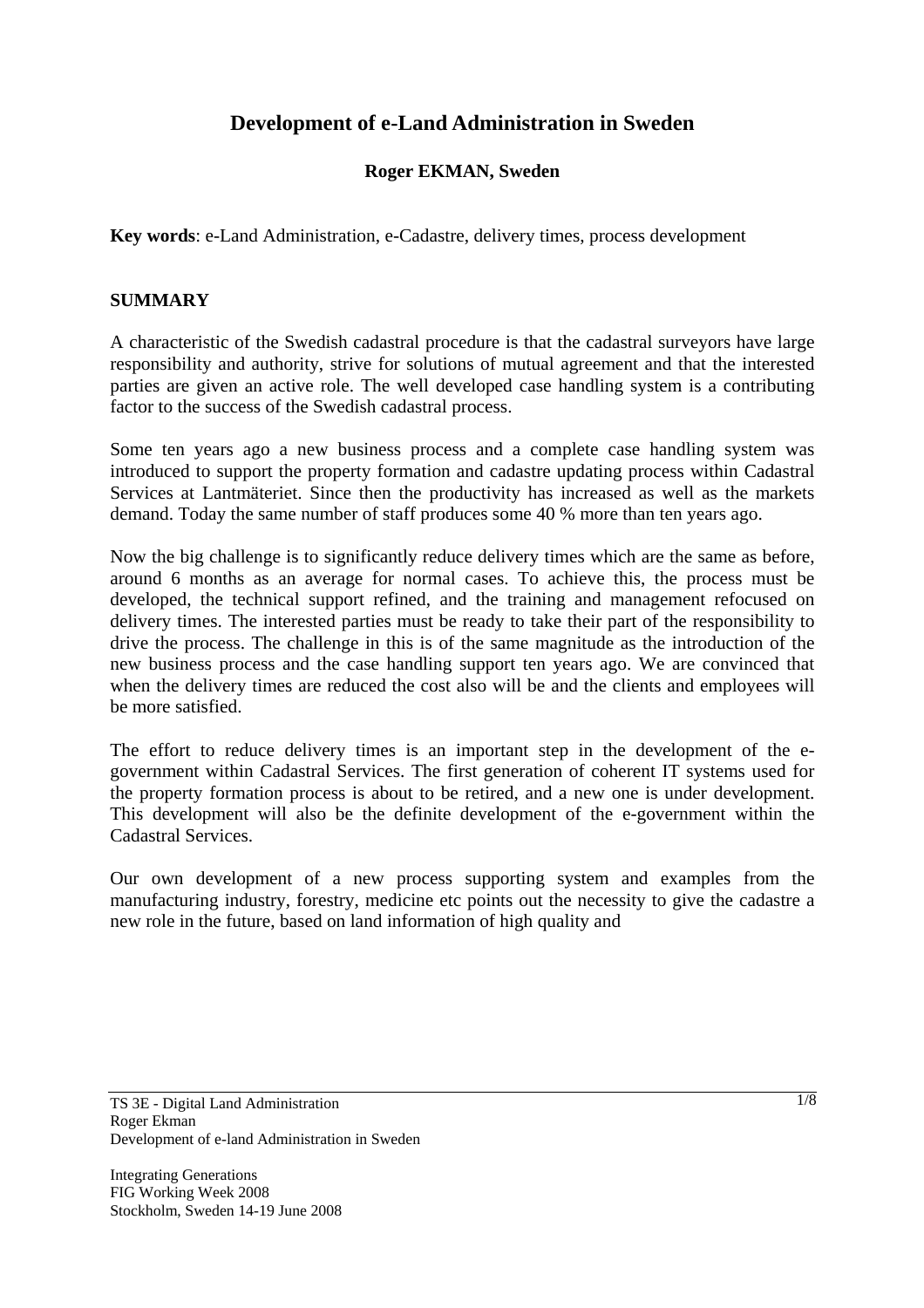# **Development of e-Land Administration in Sweden**

#### **Roger EKMAN, Sweden**

#### **1. BACKGROUND**

Founded in 1628 the National Land Survey, i.e. Lantmäteriet, is Sweden's second oldest governmental agency. From the beginning Lantmäteriet has been involved in mapping as well ass cadastral activities. During the  $18^{th}$ ,  $19^{th}$  and the beginning of the  $20^{th}$  centuries large land reforms administrated by Lantmäteriet were carried out in Sweden in order to give the land owners in the previously common owned hamlets right to there own piece of land. Since then the cadastral surveyors in Sweden has been working in a process that beside the field surveying and mapping also contains the decision of whether the applied matter is allowed concerning general conditions in the law, local plans and land use regulations.

Today the cadastral surveying in Sweden is organized in 21 governmental (will be merged to one after this summer) and 38 municipal authorities. The municipal authorities play roughly the same role as the governmental ones, though they don't handle all land consolidation matters. The governmental authorities are organized as a division of Lantmäteriet and are managed by a director reporting to the director general. They beside the property formation activities work with a strictly limited consulting business, registration of plans and land use regulations, archiving and quality improvements in the cadastre. The division (Cadastral Services) also contains common technical and business process support, development, marketing, HR, economy and other units.

With the beginning in the mid -90's the business process and its IT-support has developed significantly. Earlier there could be 5-10 people involved in the handling of one rather simple matter, each of them specialized on field surveying, mapping, law, typing, archiving etc. One of the objectives of the process development was to reduce the number of staff involved in each matter, the ideal was one. To achieve this, besides training, an IT-support was developed, Trossen for case handling and DPL for surveying and mapping, which simplified the process in many ways. Today about half of the normal simpler matters are handled by one officer, with the exception of the invoicing which still normally is handled by experts.

The process development has so far been very much oriented towards reducing costs and reducing the time the officers must spend in handling the matters. This has been rather successful; the handling of a normal subdivision today takes about half the time of what it did before the development. The costs have been reduced too, but not as much as the time spent partly since the costs for IT has increased. During this process development we didn't pay much attention to delivery times. We monitored them, we asked our clients of there opinions about them, we put up goals for reduced delivery times. But we didn't make any real development efforts to reduce them.

Integrating Generations FIG Working Week 2008 Stockholm, Sweden 14-19 June 2008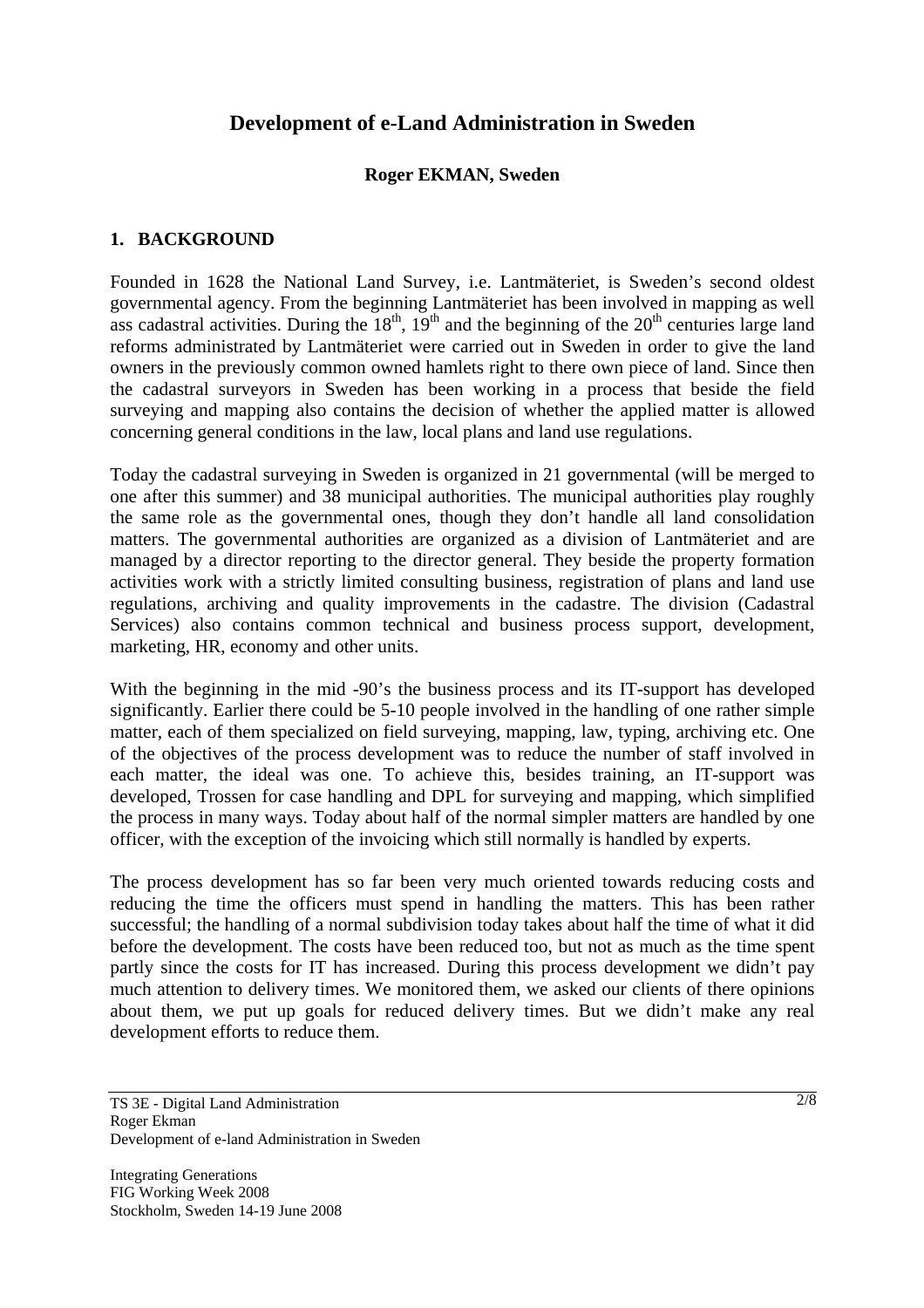## **2. THE DEVELOPMENT OF E-GOVERNMENT WITHIN CADASTRAL SERVICES**

First of all, e-government is not only about web services. In Sweden we describe egovernment as the facilitation of the citizens' contacts with the public administration using IT, but also increased efficiency within the authorities. One objective with the development of egovernment in Sweden is to reduce the staff needed in the public administration to cope with the demographic problems Sweden as well as most industrialized countries face. Within Lantmäteriet this problem is most relevant; we have a concentration of employers that will retire the coming ten years. There are not enough surveyors educated to meet the demands from the industry. So we really need to make our process more efficient with use of modern technology.

## **2.1 Today's Situation**

Since 1997-1998, we have a coherent tailor made IT system to support the property formation process. Since 2004 we have launched services on the web to facilitate for the public to achieve information about properties and property formation.

The first one allows the public to ask questions about the possibilities to for instance subdivide a property, or to achieve information about a certain property unit. After that we have put our journal on the web, and we provide support for applications via the web. Today we also have a service for those involved in a matter, where the surveyor can provide information and documents via a password protected webpage. We provide quite a lot of information about the property formation procedure and nearby issues. There are also several services that provide information from our databases; for example you can view historical maps for free.

Since a few years we are working with Server Based Computing. This makes our surveyors independent of what computer they are using, as long as it has a connection to the internet. This has made it a lot easier to use our staff in a flexible and efficient way.

During a number of years we have built up a digital archive by scanning all the documents in the regional cadastral archives. We are now implementing the possibility to archive digitally directly from the process support system into the data storage. This gives us a totally digital process.

### **2.2 Ongoing development**

We are since December 2006 developing a new process management system that will communicate with the new basic data environment that also is under development within Lantmäteriet. Developing the new support system we have taken the view that everyone involved in a matter is a user of the system. Landowners and local authorities will have access to parts of the system via the web. The web will be used to inform about the status of the matter and the plans for the future. We will have an application service that guides the applicant in a way that he actually performs a part of the surveyor's traditional task. The new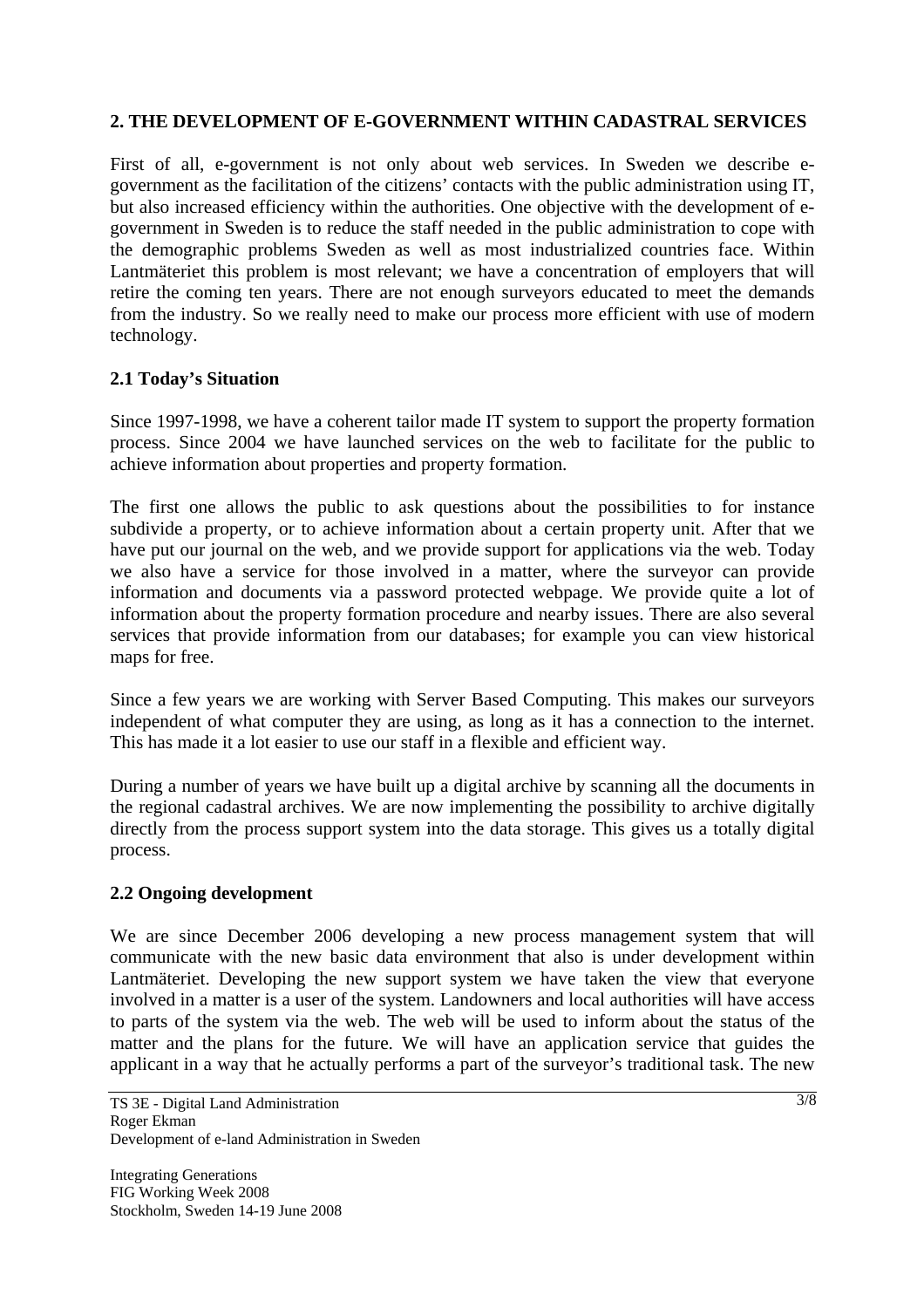system is planned to be implemented successively until 2012.

# **2.3 My Vision**

We are working on a vision for the property formation procedure for around 2020. Even with this work not completed it is possible to point out a few examples of what I expect from the future.

We will as far as possible automate decisions. A necessity for that is heavily improved information quality. If and when we will have information of sufficient quality will decide when and how much we can automate decisions. When the quality is good enough, we will be able to proclaim the Cadastre to have legal force.

All of the public administration's different IT systems will communicate via standardized interfaces. Our system will automatically access information about a building permit in the municipality's IT system. Lantmäteriet has led the development of a portal that now is launched where you can address all kind of issues concerning the building of a new house (www.mittbygge.se). As a citizen visiting the portal you don't have to know what authority to turn to and in what order. This way of meeting the citizens and enterprises needs will be typical.

Our support system will be able to read and analyze the information in the digital archive. To achieve that, we need to transfer the information on the scanned images with sometimes handwritten text to digital text and vector data. And we need to introduce reliable information extraction systems.

Field survey will be rare. We will get the information we need from images, and we will normally only go out in the field to mark new boundaries. And that will too be rare since the demand for physical monuments will decrease. Almost everyone will have a GPS receiver in his cell phone, and the accuracy will be quite sufficient for most purposes.

### **3 DELIVERY TIMES ARE IMPORTANT**

### **3.1 More satisfied clients**

Time is becoming a more and more important parameter in the modern society. The reducing of delivery times has been a major object for industrial development for some time now. "Time to market" and "Just in time" are concepts that are well known to most. If you want to stay in market you must be able to launch new products constantly. The customers expect fast deliveries, and trading over the web and other web services spoils us with short time response. You spend a lot of money in an ordinary household for products that are said to save time. We note an increased demand from professional clients for fast deliveries, and they are willing to pay for it. Time is money, lots of money. And time is a limited source, more limited than money. Banks do not provide time loans.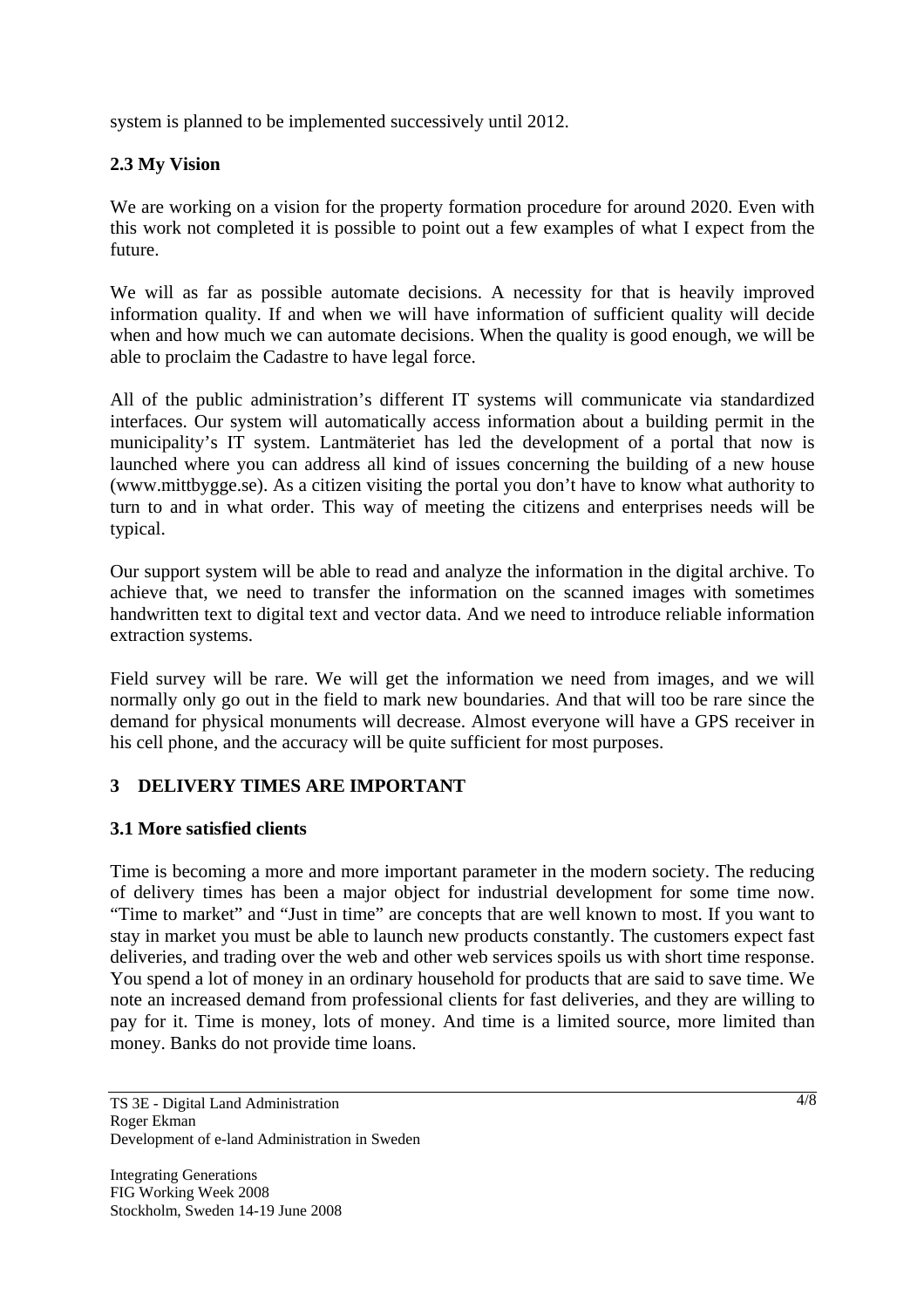Our client demand shorter delivery times. They also demand lower prices, but they consider the delivery times to be more important. This has changed over the years, but now this is the fact.

## **3.2 Interest Rate Costs**

We pay an internal interest rate for work done and not invoiced. This is wasted money for us. Costs for staff or equipment or premises give us something back, but costs for costs don't. The interest rate is calculated on a monthly basis, so if we could invoice our work within a month after it is performed, we would have no interest rates at all. We probably can't reach so far, but it is still something to consider.

## **3.3 A more Efficient Process**

We have for some time identified a parameter for making the process more efficient; we talk about concentrated handling. When the surveyor can work with one matter for a longer period, he achieves more in shorter time. When the process is split on many short efforts, you tend to start over and over again. You loose control of what is done, and you no longer remember the bright ideas of future activities you had the last time. The most efficient handling method is to gather information and then idealistically run through the whole process at once. Shorter delivery times will promote concentrated handling, but will also depend on it.

### **3.4 More Satisfied Staff**

The clients ask for shorter delivery times. When they become impatient they call the responsible surveyor and ask questions and try to promote their matter. If they are unhappy with the delivery times they let our staff know that. Shorter delivery times will reduce the number of unpleasant encounters between our staff and the clients; on the contrary we will meet appreciation instead of critic. Satisfying the client makes the job more rewarding.

# **4 A PROJECT TO REDUCE DELIVERY TIMES**

There are many reasons to reduce the delivery times. In autumn 2007 we launched a project to achieve this. It will run to the end of 2008 with the objective to decrease delivery times for simple subdivisions (today 5-6 months) with 10% compared to 2007. And to continue to reduce delivery times with 25% at the end of 2009, compared with 2007.

### **4.1 First, We Made a Decision**

The change is a major change of focus, maybe you can call it a change of culture. It is similar to the change from function orientation to process orientation. To carry out a change of culture and of attitude you need consequence and endurance. The local management needs strong support as they must be the bearers of the change. And the upper management must make a very active decision that they really want to carry out the change. It is that kind of decision that you must take some time to prepare, because when you've made it you must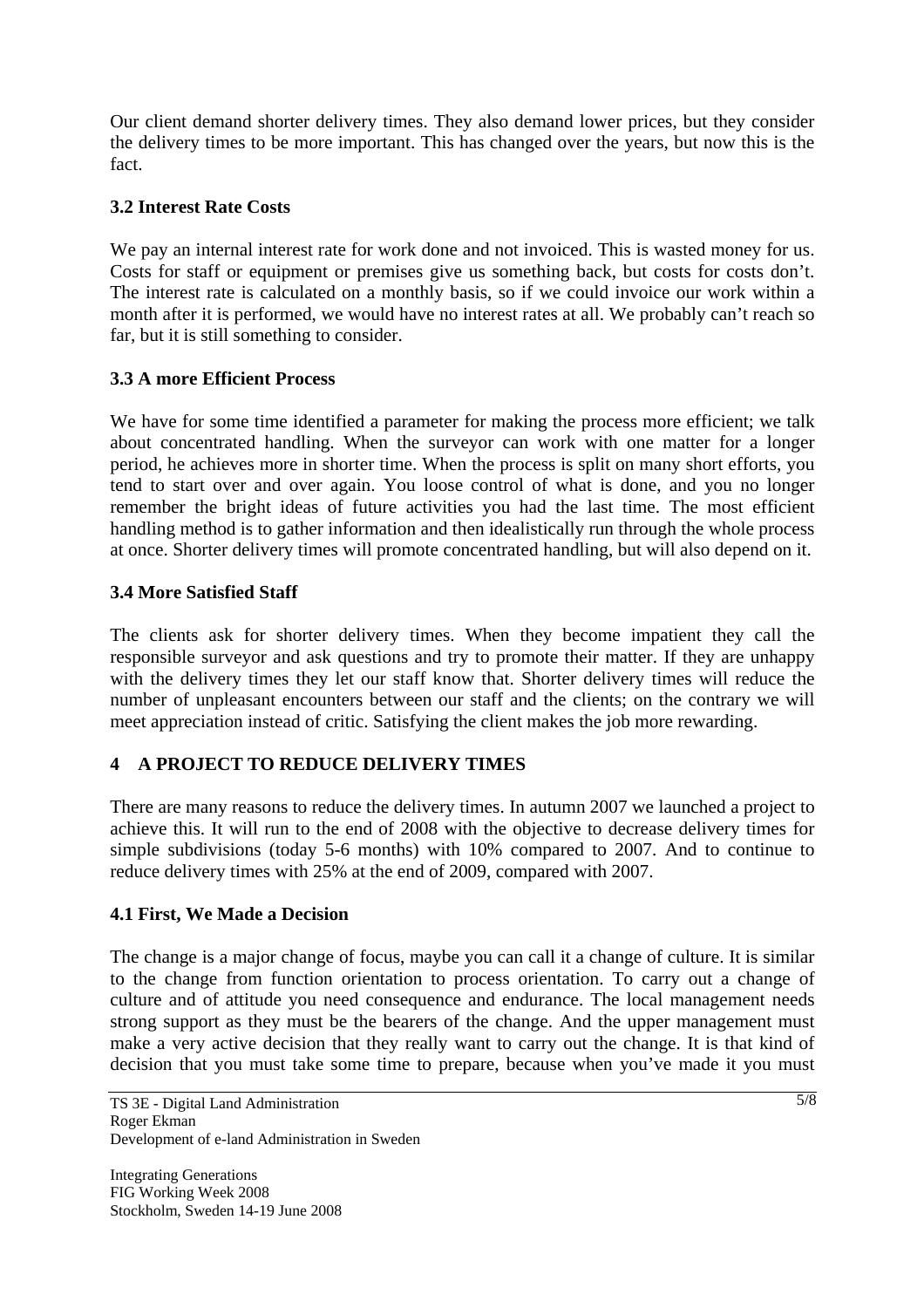stick to it and be ready to accept the different consequences of it. We have decided that reducing the delivery times is our without competition major goal for the operative business this year. This means that other previous goals concerning earnings etc has lower priority.

## **4.2 Next, We Must Consider how we are Fundamentally Organized**

The same amount of people with the same productivity can either have many matters constantly in stock and have an quite long delivery times, or have fewer matters in stock and have shorter delivery times. Having a huge stock may give you a sense of security; you know what you will do for the coming half year, and you know that you are demanded. What we must achieve in order to reduce delivery times, and this is essential, is to reduce the stocks and train the staff in working with small stocks. This will demand for more active local management in order to make sure that everyone has the right amount of work. We also must make it easier to distribute matters without the obstacles of organizational boundaries.

## **4.3 We Need to Revise the Process**

We have analyzed the process in order to find obstacles for shorter delivery times. When and why is the matter "sleeping"? Where is the problem located? Is it within the local working team, is it at external cooperating partners or is it in the general rules for the process? This we are carrying out locally since the situation varies a lot, and we must solve the local problems locally.

# **4.4 The Identified Problems Must be Taken Care of**

The process revision has identified problems that need to be taken care of. Typically what is needed is improving the cooperation with external actors, reorganization of the work in the team and steady focus in management on all levels. To a small extent a need of improved IT support has been identified.

A typical step in the Swedish property formation process is the consulting of other authorities. When doing this the cadastral surveyor often gets the feeling of losing the grip of the process. The consulted authority must be convinced that we have a common responsibility to give best possible service to the citizens, and that one authority's clients in some meaning are all authority's clients. One approach that has been implemented to some extent is to agree with other authorities about so called principally consultations. This means that the two authorities decide about typical situations and what the consulted authority's opinion is in that situation. When the situation occurs there is no need for consultation in the actual matter.

Another typical step is that the cadastral surveyor's decision can be appealed over to the local real property court. Not only land owners concerned, but also the municipality has the right to appeal within planned areas, and the county administration board outside planned areas. The appeal time is four weeks, but if all that have the right to appeal agrees on that, the matter can reach legal force at once. It can therefore be successful to cooperate with the municipality and the county administration board to find ways to facilitate for them to agree to relinquish the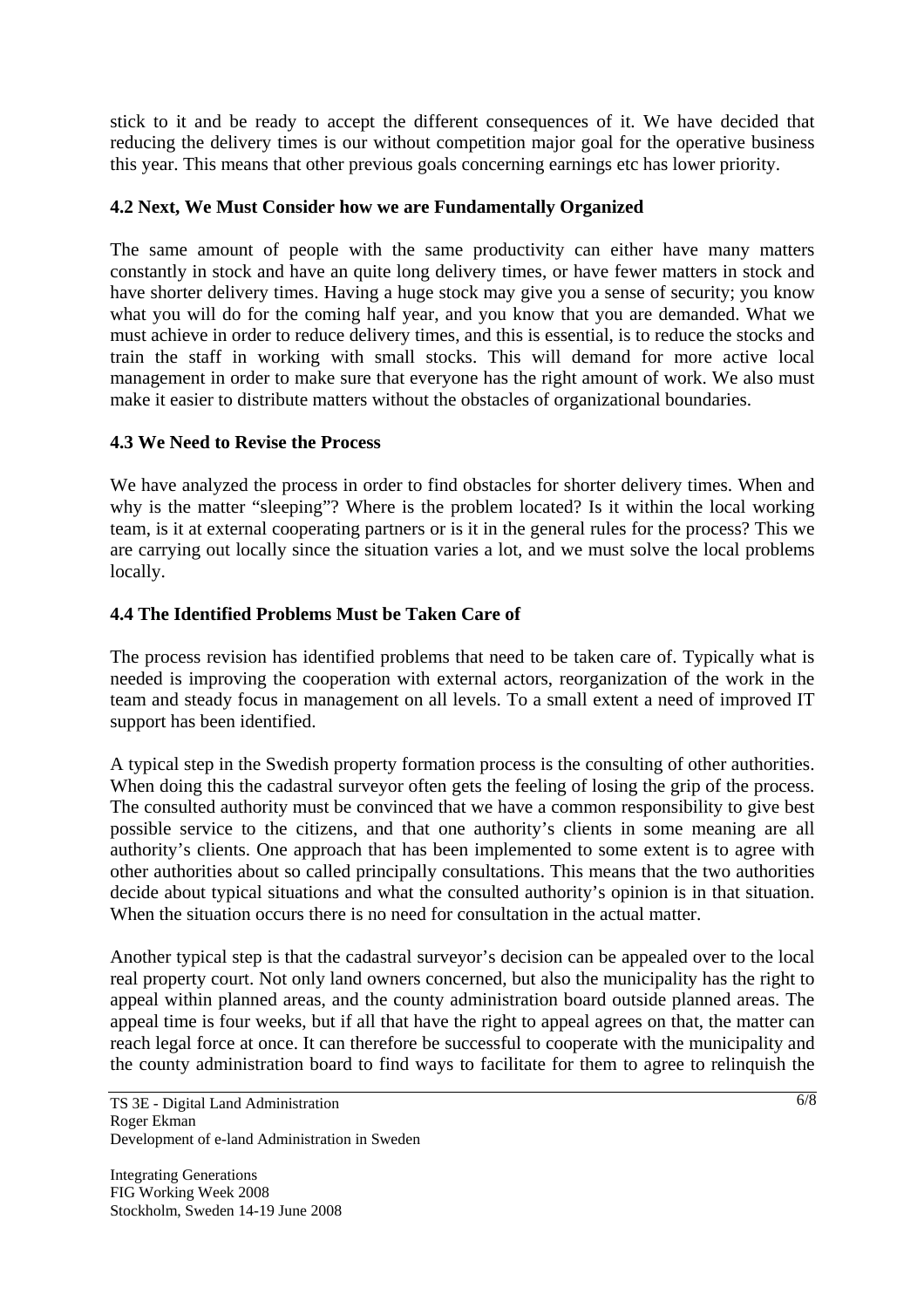appeal right.

It is essential that the local management has the full information about every employers stock of matters and the characteristics of that stock. Without this information it is not possible for the management to control that the team has the best prerequisites for an effective work. In the same way management on upper levels must have corresponding information about the units they are responsible for.

# **5 FUTURE DEMANDS ON THE E-CADASTRE**

We have for a long period of time used information out of the cadastre as a base for decisions. When buying property, maintaining property, planning activities, deciding about taxes, allowing mortgages or other valuating activities and else. Concerning an actual property or used as statistics on a more overall level. We have looked into the cadastre, extracted data, evaluated the data and based our decisions on what we have found.

We can see examples of use of information as an input into decision making software, with no people involved. In the more sophisticated examples you call it Artificial Intelligence, and find it used for medical diagnosis purposes, interpreting the law, industrial production etc. This is only possible when you have access to accurate and reliable information.

I am convinced we will see it in our business as well. As mentioned above, we in the Cadastral Services are discussing the possibilities of automatic decision making in the property formation process based on reliable information in the cadastre. And this is the essence of the problem, you need correct digital information. We are demanding it and I am convinced that more will. We have already automatic valuation services on the net. The world around us will demand correct information in order to be able to automate processes and decision making. And we will have to be able to provide it. This is at least for us in Sweden a huge challenge, but it is also an excellent possibility for us to find our niche in a new world, with Google Earth, Wiki-web, "free" access to satellite images and so on. High quality digital large scale land and geography information.